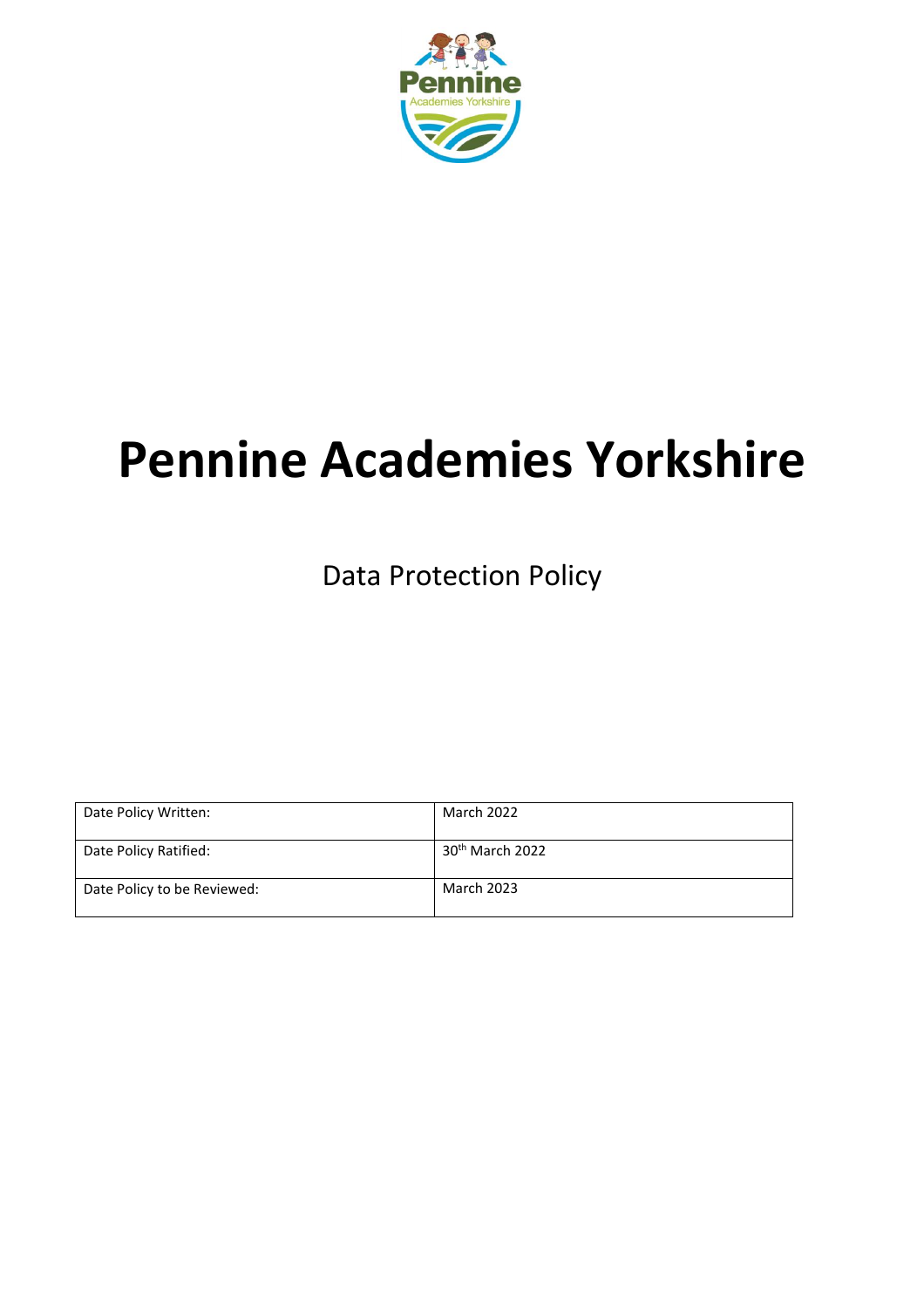# **Contents**

Signed by:

 $\begin{picture}(220,20) \put(0,0){\line(1,0){155}} \put(15,0){\line(1,0){155}} \put(15,0){\line(1,0){155}} \put(15,0){\line(1,0){155}} \put(15,0){\line(1,0){155}} \put(15,0){\line(1,0){155}} \put(15,0){\line(1,0){155}} \put(15,0){\line(1,0){155}} \put(15,0){\line(1,0){155}} \put(15,0){\line(1,0){155}} \put(15,0){\line(1,0){155}}$ 

Chair of Trustees

Date: 30.03.2022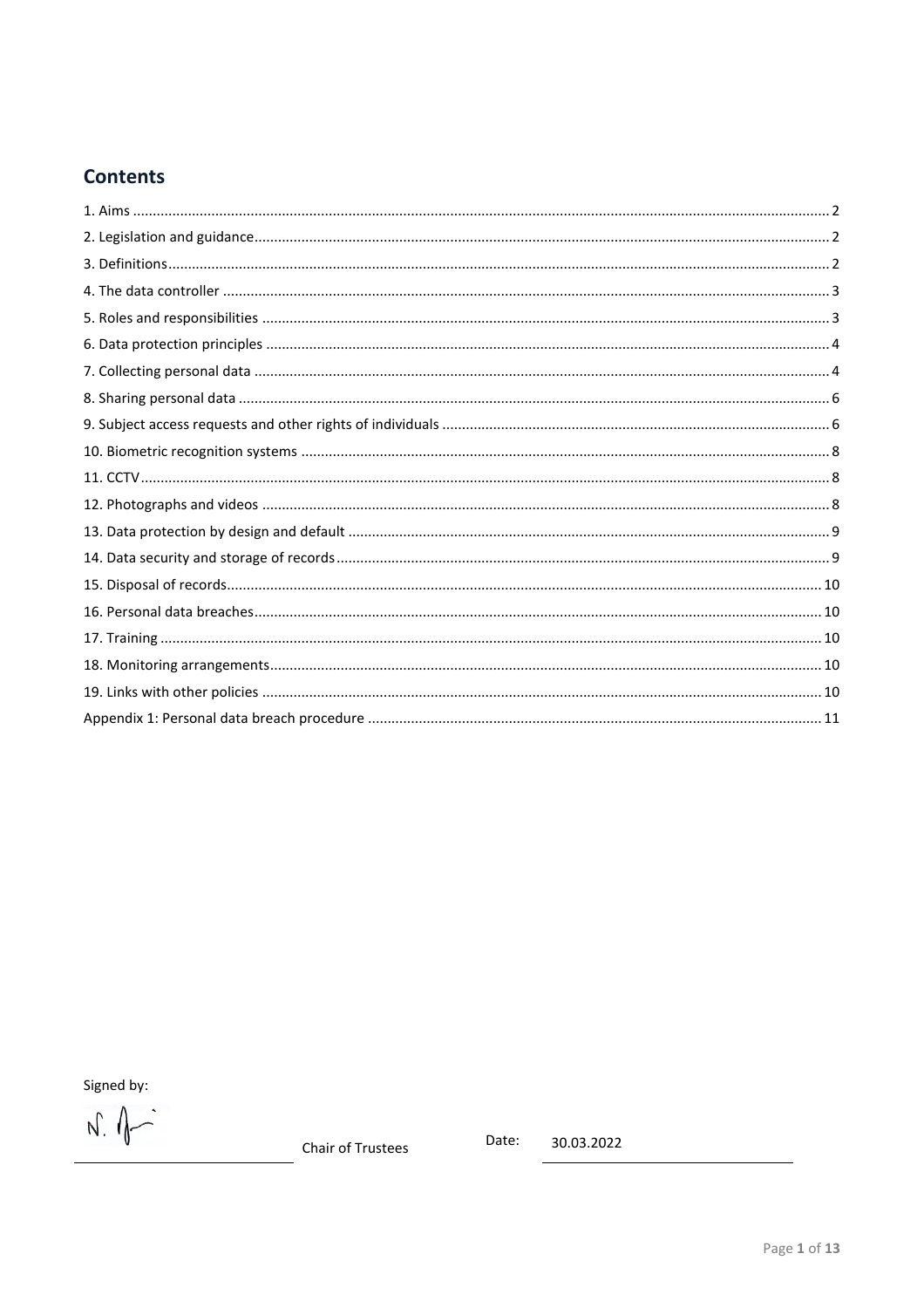## <span id="page-2-0"></span>**1. Aims**

Our Trust and Academies aims to ensure that all personal data collected about staff, pupils, parents, governors, visitors and other individuals is collected, stored and processed in accordance with the [General Data Protection Regulation](https://eur-lex.europa.eu/legal-content/EN/TXT/?qid=1528874672298&uri=CELEX:02016R0679-20160504) (EU) [2016/679](https://eur-lex.europa.eu/legal-content/EN/TXT/?qid=1528874672298&uri=CELEX:02016R0679-20160504) (GDPR) and the [Data Protection Act 2018 \(DPA 2018\).](http://www.legislation.gov.uk/ukpga/2018/12/contents/enacted) 

This policy applies to all personal data, regardless of whether it is in paper or electronic format.

# <span id="page-2-1"></span>**2. Legislation and guidance**

This policy meets the requirements of the GDPR and the DPA 2018. It is based on guidance published by the Information Commissioner's Office (ICO) on the [GDPR.](https://ico.org.uk/for-organisations/guide-to-the-general-data-protection-regulation-gdpr/)

It meets the requirements of the [Protection of Freedoms Act 2012](https://www.legislation.gov.uk/ukpga/2012/9/part/1/chapter/2) when referring to our use of biometric data.

It also reflects the ICO's [code of practice](https://ico.org.uk/media/for-organisations/documents/1542/cctv-code-of-practice.pdf) for the use of surveillance cameras and personal information.

In addition, this policy complies with regulation 5 of the [Education \(Pupil Information\) \(England\) Regulations 2005,](http://www.legislation.gov.uk/uksi/2005/1437/regulation/5/made) which gives parents the right of access to their child's educational record.

In addition, this policy complies with our funding agreement and articles of association.

## <span id="page-2-2"></span>**3. Definitions**

| <b>TERM</b>                         | <b>DEFINITION</b>                                                                                                                            |
|-------------------------------------|----------------------------------------------------------------------------------------------------------------------------------------------|
| <b>Personal data</b>                | Any information relating to an identified, or identifiable, living<br>individual.                                                            |
|                                     | This may include the individual's:                                                                                                           |
|                                     | > Name (including initials)                                                                                                                  |
|                                     | > Identification number                                                                                                                      |
|                                     | $\blacktriangleright$ Location data                                                                                                          |
|                                     | > Online identifier, such as a username                                                                                                      |
|                                     | It may also include factors specific to the individual's physical,<br>physiological, genetic, mental, economic, cultural or social identity. |
| Special categories of personal data | Personal data which is more sensitive and so needs more protection,<br>including information about an individual's:                          |
|                                     | > Racial or ethnic origin                                                                                                                    |
|                                     | > Political opinions                                                                                                                         |
|                                     | > Religious or philosophical beliefs                                                                                                         |
|                                     | > Trade union membership                                                                                                                     |
|                                     | > Genetics                                                                                                                                   |
|                                     | > Biometrics (such as fingerprints, retina and iris patterns), where<br>used for identification purposes                                     |
|                                     | $\blacktriangleright$ Health – physical or mental                                                                                            |
|                                     | Sex life or sexual orientation                                                                                                               |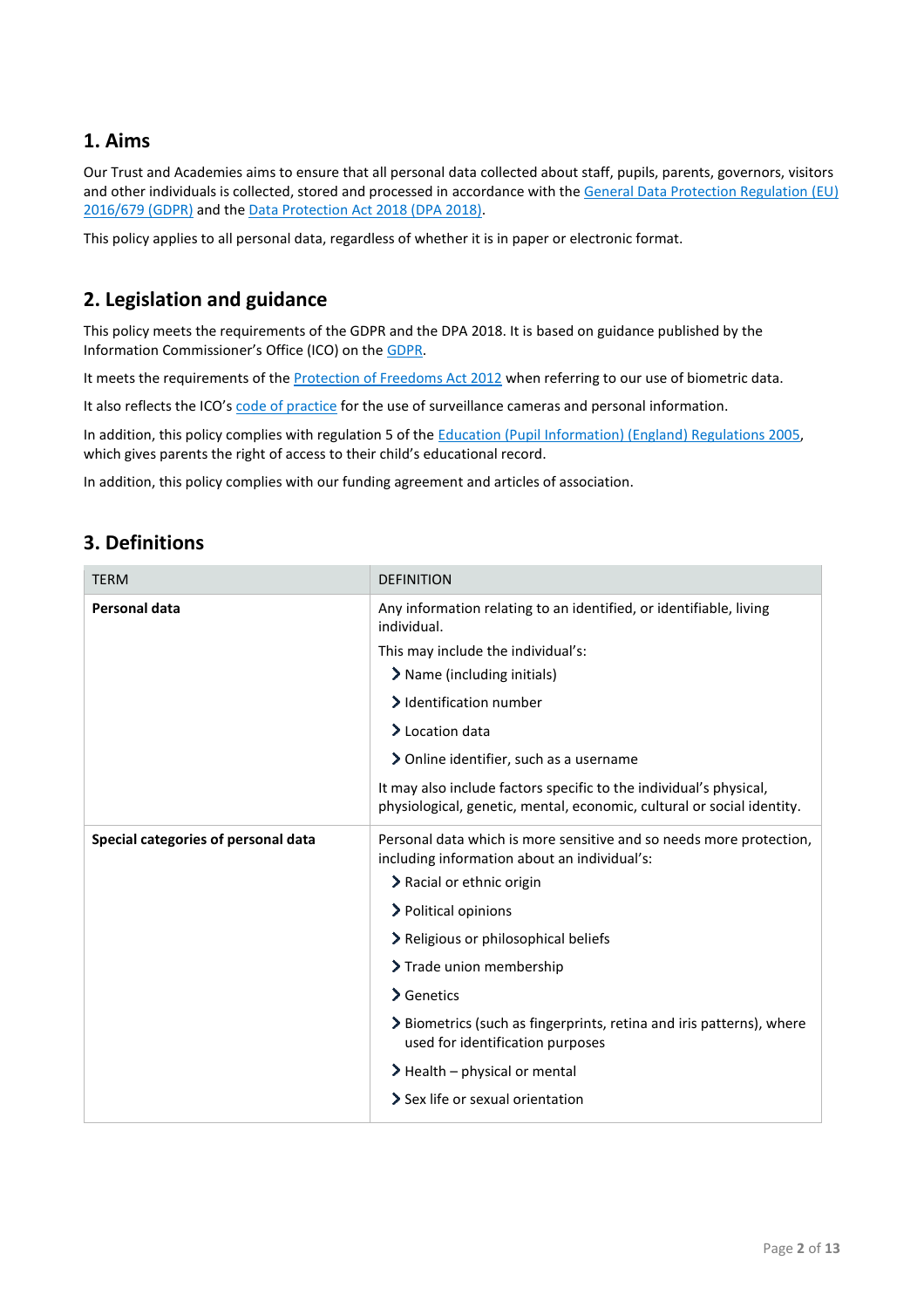| <b>TERM</b>          | <b>DEFINITION</b>                                                                                                                                                                                                             |
|----------------------|-------------------------------------------------------------------------------------------------------------------------------------------------------------------------------------------------------------------------------|
| Processing           | Anything done to personal data, such as collecting, recording,<br>organising, structuring, storing, adapting, altering, retrieving, using,<br>disseminating, erasing or destroying.<br>Processing can be automated or manual. |
| Data subject         | The identified or identifiable individual whose personal data is held<br>or processed.                                                                                                                                        |
| Data controller      | A person or organisation that determines the purposes and the<br>means of processing of personal data.                                                                                                                        |
| Data processor       | A person or other body, other than an employee of the data<br>controller, who processes personal data on behalf of the data<br>controller.                                                                                    |
| Personal data breach | A breach of security leading to the accidental or unlawful<br>destruction, loss, alteration, unauthorised disclosure of, or access to,<br>personal data.                                                                      |

## <span id="page-3-0"></span>**4. The data controller**

Our school processes personal data relating to parents, pupils, staff, governors, visitors and others, and therefore is a data controller.

The Trust and Academies is registered with the ICO / has paid its data protection fee to the ICO, as legally required.

## <span id="page-3-1"></span>**5. Roles and responsibilities**

This policy applies to **all staff** employed by our Trust and Academies, and to external organisations or individuals working on our behalf. Staff who do not comply with this policy may face disciplinary action.

#### **5.1 Governing board**

The governing board has overall responsibility for ensuring that our school complies with all relevant data protection obligations.

#### **5.2 Data protection officer**

The data protection officer (DPO) is responsible for overseeing the implementation of this policy, monitoring our compliance with data protection law, and developing related policies and guidelines where applicable.

They will provide an annual report of their activities directly to the governing board and, where relevant, report to the board their advice and recommendations on school data protection issues.

The DPO is also the first point of contact for individuals whose data the school processes, and for the ICO.

Full details of the DPO's responsibilities are set out in their job description.

Our DPO is **David Summerscales** and is contactable via email at [gdpr@pay.org.](mailto:gdpr@pay.org)

#### **5.3 Headteacher**

The headteacher acts as the representative of the data controller on a day-to-day basis.

## **5.4 All staff**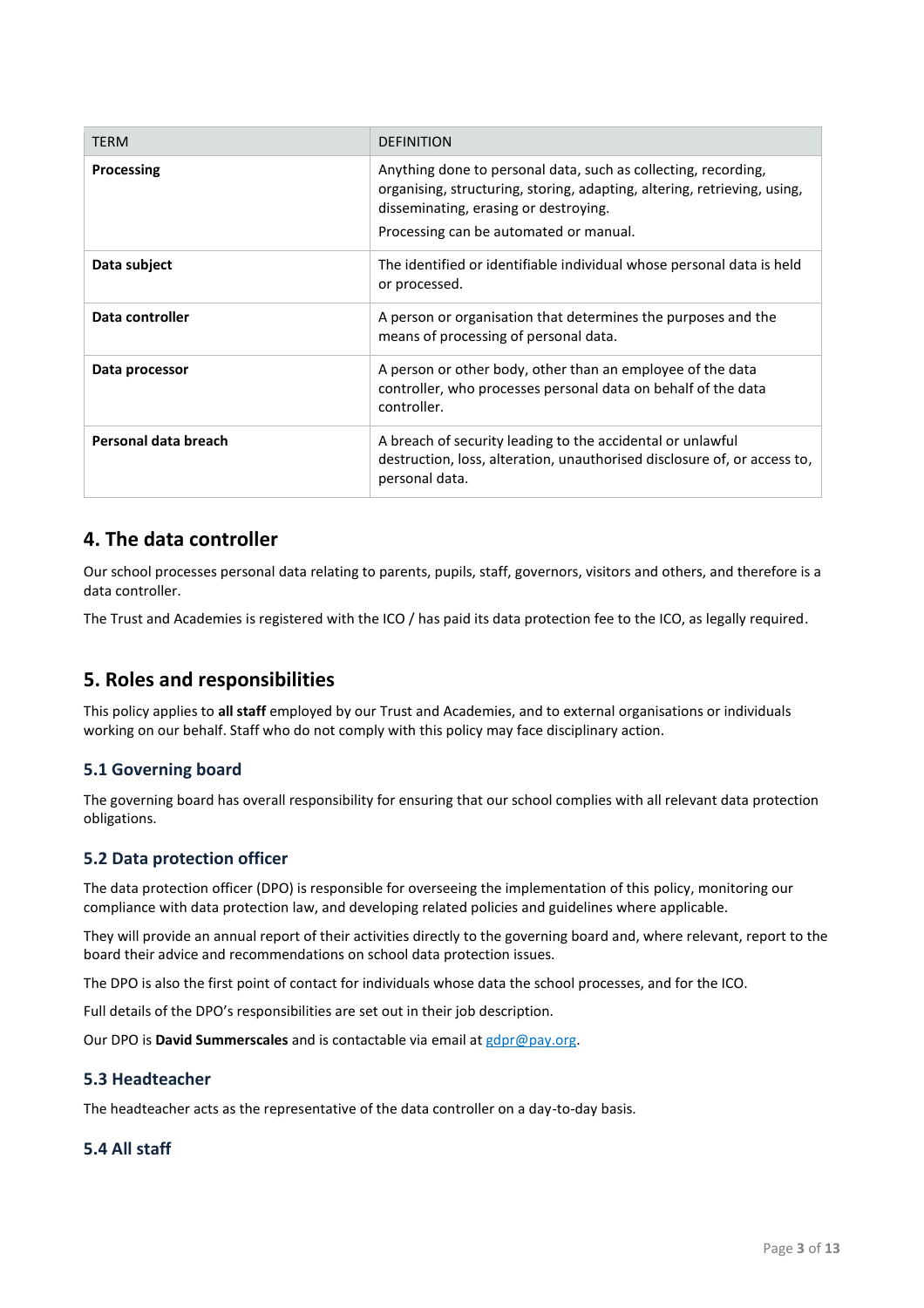Staff are responsible for:

- Collecting, storing and processing any personal data in accordance with this policy
- Informing the school of any changes to their personal data, such as a change of address

Contacting the DPO in the following circumstances:

- With any questions about the operation of this policy, data protection law, retaining personal data or keeping personal data secure
- If they have any concerns that this policy is not being followed
- If they are unsure whether or not they have a lawful basis to use personal data in a particular way
- If they need to rely on or capture consent, draft a privacy notice, deal with data protection rights invoked by an individual, or transfer personal data outside the European Economic Area
- If there has been a data breach
- Whenever they are engaging in a new activity that may affect the privacy rights of individuals
- If they need help with any contracts or sharing personal data with third parties

## <span id="page-4-0"></span>**6. Data protection principles**

The GDPR is based on data protection principles that our school must comply with.

The principles say that personal data must be:

- Processed lawfully, fairly and in a transparent manner
- Collected for specified, explicit and legitimate purposes
- Adequate, relevant and limited to what is necessary to fulfil the purposes for which it is processed
- Accurate and, where necessary, kept up to date
- $\triangleright$  Kept for no longer than is necessary for the purposes for which it is processed
- Processed in a way that ensures it is appropriately secure

This policy sets out how the school aims to comply with these principles.

## <span id="page-4-1"></span>**7. Collecting personal data**

#### **7.1 Lawfulness, fairness and transparency**

We will only process personal data where we have one of 6 'lawful bases' (legal reasons) to do so under data protection law:

- The data needs to be processed so that the school can **fulfil a contract** with the individual, or the individual has asked the school to take specific steps before entering into a contract
- The data needs to be processed so that the school can **comply with a legal obligation**
- The data needs to be processed to ensure the **vital interests** of the individual or another person i.e. to protect someone's life
- The data needs to be processed so that the school, as a public authority, can **perform a task in the public interest or exercise its official authority**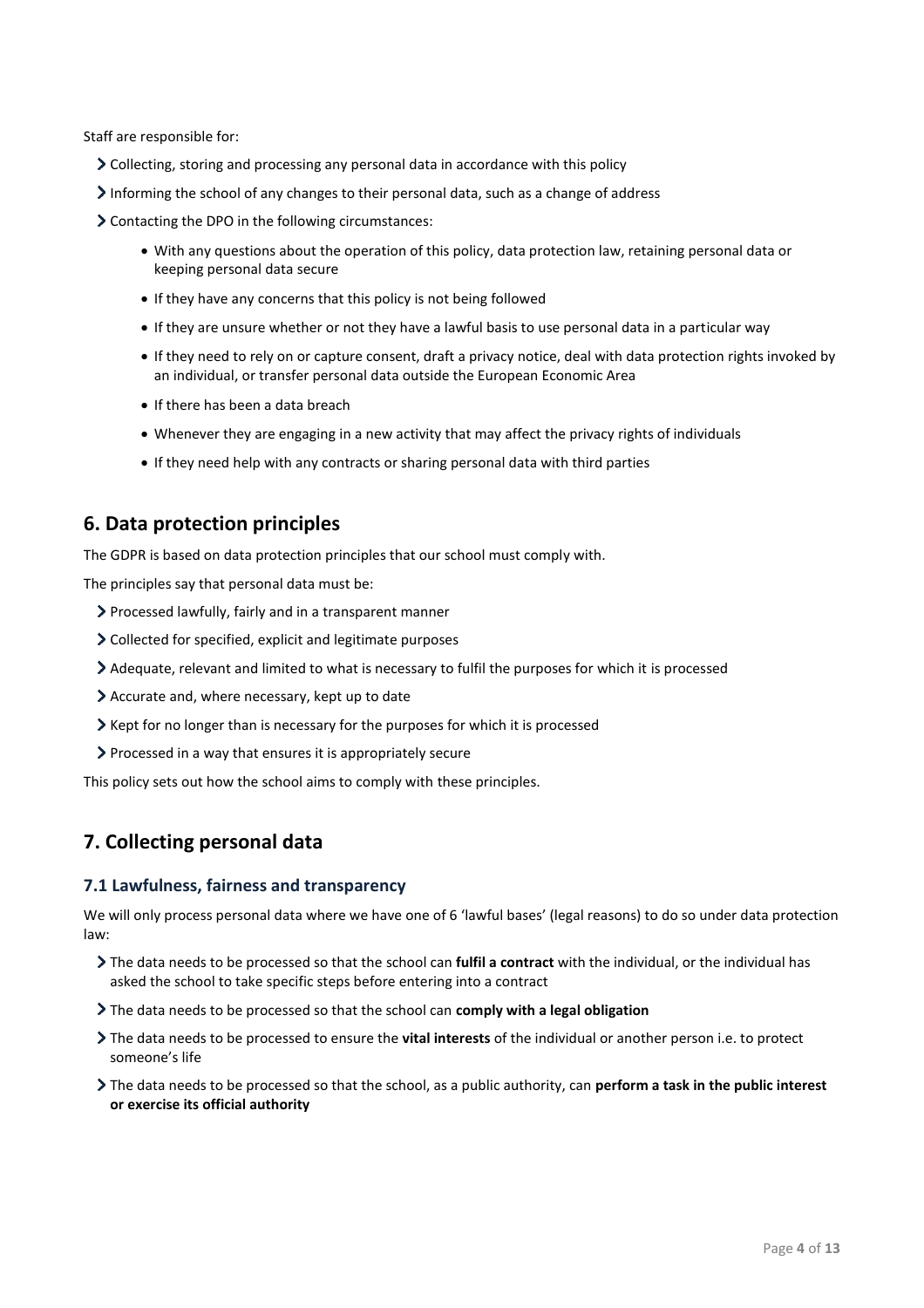- The data needs to be processed for the **legitimate interests** of the school (where the processing is not for any tasks the school performs as a public authority) or a third party, provided the individual's rights and freedoms are not overridden
- The individual (or their parent/carer when appropriate in the case of a pupil) has freely given clear **consent**

For special categories of personal data, we will also meet one of the special category conditions for processing under data protection law:

- The individual (or their parent/carer when appropriate in the case of a pupil) has given **explicit consent**
- The data needs to be processed to perform or exercise obligations or rights in relation to **employment, social security or social protection law**
- The data needs to be processed to ensure the **vital interests** of the individual or another person, where the individual is physically or legally incapable of giving consent
- The data has already been made **manifestly public** by the individual
- The data needs to be processed for the establishment, exercise or defence of **legal claims**
- The data needs to be processed for reasons of **substantial public interest** as defined in legislation
- The data needs to be processed for **health or social care purposes**, and the processing is done by, or under the direction of, a health or social work professional or by any other person obliged to confidentiality under law
- The data needs to be processed for **public health reasons**, and the processing is done by, or under the direction of, a health professional or by any other person obliged to confidentiality under law
- The data needs to be processed for **archiving purposes**, scientific or historical research purposes, or statistical purposes, and the processing is in the public interest

For criminal offence data, we will meet both a lawful basis and a condition set out under data protection law. Conditions include:

- The individual (or their parent/carer when appropriate in the case of a pupil) has given **consent**
- The data needs to be processed to ensure the **vital interests** of the individual or another person, where the individual is physically or legally incapable of giving consent
- The data has already been made **manifestly public** by the individual
- The data needs to be processed for or in connection with legal proceedings, to obtain legal advice, or for the establishment, exercise or defence of **legal rights**
- The data needs to be processed for reasons of **substantial public interest** as defined in legislation

Whenever we first collect personal data directly from individuals, we will provide them with the relevant information required by data protection law.

We will always consider the fairness of our data processing. We will ensure we do not handle personal data in ways that individuals would not reasonably expect, or use personal data in ways which have unjustified adverse effects on them.

#### **7.2 Limitation, minimisation and accuracy**

We will only collect personal data for specified, explicit and legitimate reasons. We will explain these reasons to the individuals when we first collect their data.

If we want to use personal data for reasons other than those given when we first obtained it, we will inform the individuals concerned before we do so, and seek consent where necessary.

Staff must only process personal data where it is necessary in order to do their jobs.

We will keep data accurate and, where necessary, up-to-date. Inaccurate data will be rectified or erased when appropriate.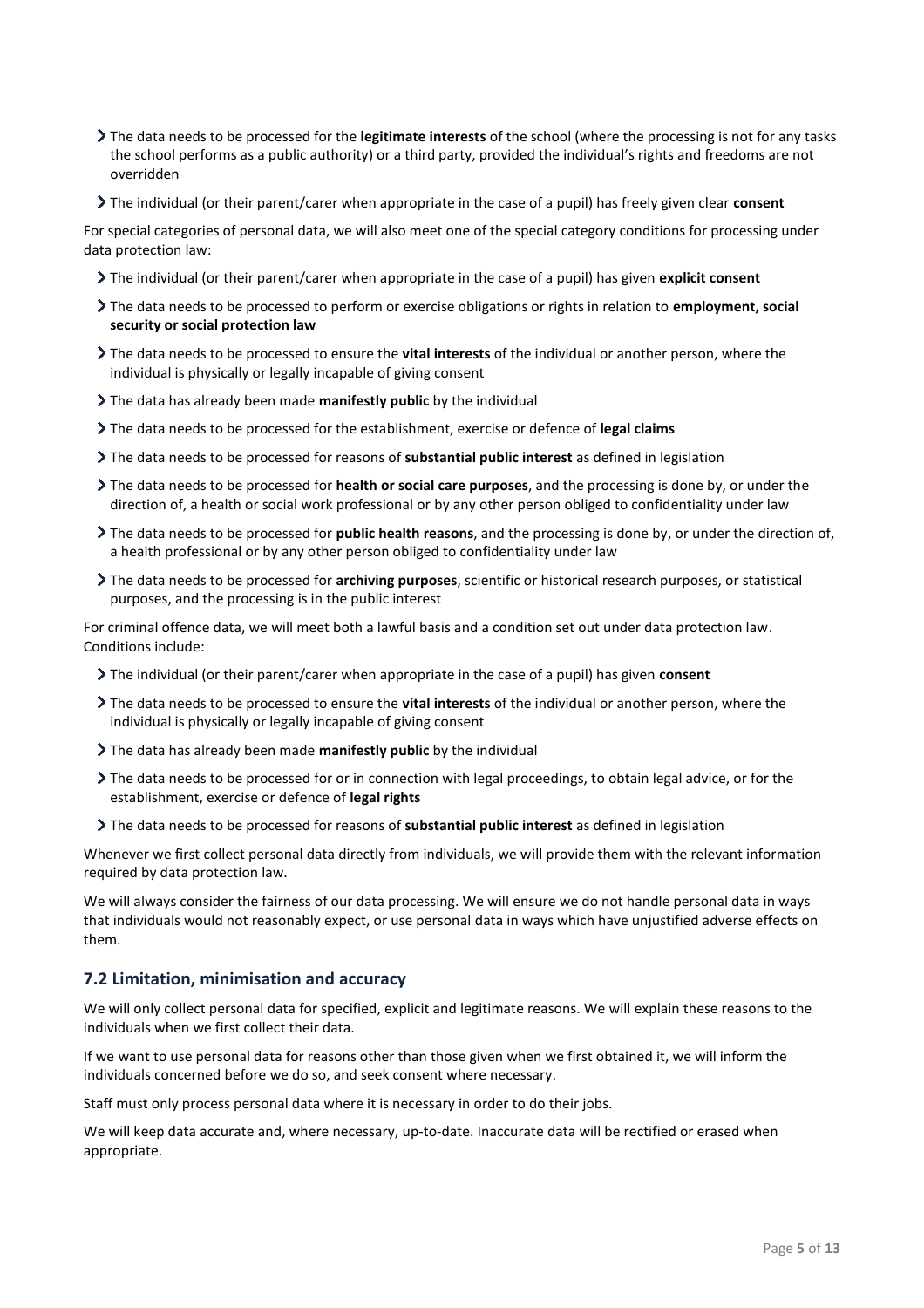In addition, when staff no longer need the personal data they hold, they must ensure it is deleted or anonymised. This will be done in accordance with the school's record retention schedule.

# <span id="page-6-0"></span>**8. Sharing personal data**

We will not normally share personal data with anyone else without consent, but there are certain circumstances where we may be required to do so. These include, but are not limited to, situations where:

- There is an issue with a pupil or parent/carer that puts the safety of our staff at risk
- $\triangleright$  We need to liaise with other agencies we will seek consent as necessary before doing this
- Our suppliers or contractors need data to enable us to provide services to our staff and pupils for example, IT companies. When doing this, we will:
	- Only appoint suppliers or contractors which can provide sufficient guarantees that they comply with data protection law
	- Establish a contract with the supplier or contractor to ensure the fair and lawful processing of any personal data we share
	- Only share data that the supplier or contractor needs to carry out their service

We will also share personal data with law enforcement and government bodies where we are legally required to do so.

We may also share personal data with emergency services and local authorities to help them to respond to an emergency situation that affects any of our pupils or staff.

Where we transfer personal data internationally, we will do so in accordance with data protection law.

# <span id="page-6-1"></span>**9. Subject access requests and other rights of individuals**

#### **9.1 Subject access requests**

Individuals have a right to make a 'subject access request' to gain access to personal information that the school holds about them. This includes:

- Confirmation that their personal data is being processed
- Access to a copy of the data
- $\sum$  The purposes of the data processing
- > The categories of personal data concerned
- Who the data has been, or will be, shared with
- How long the data will be stored for, or if this isn't possible, the criteria used to determine this period
- Where relevant, the existence of the right to request rectification, erasure or restriction, or to object to such processing
- $\sum$  The right to lodge a complaint with the ICO or another supervisory authority
- The source of the data, if not the individual
- Whether any automated decision-making is being applied to their data, and what the significance and consequences of this might be for the individual
- The safeguards provided if the data is being transferred internationally

Subject access requests can be submitted in any form, but we may be able to respond to requests more quickly if they are made in writing and include: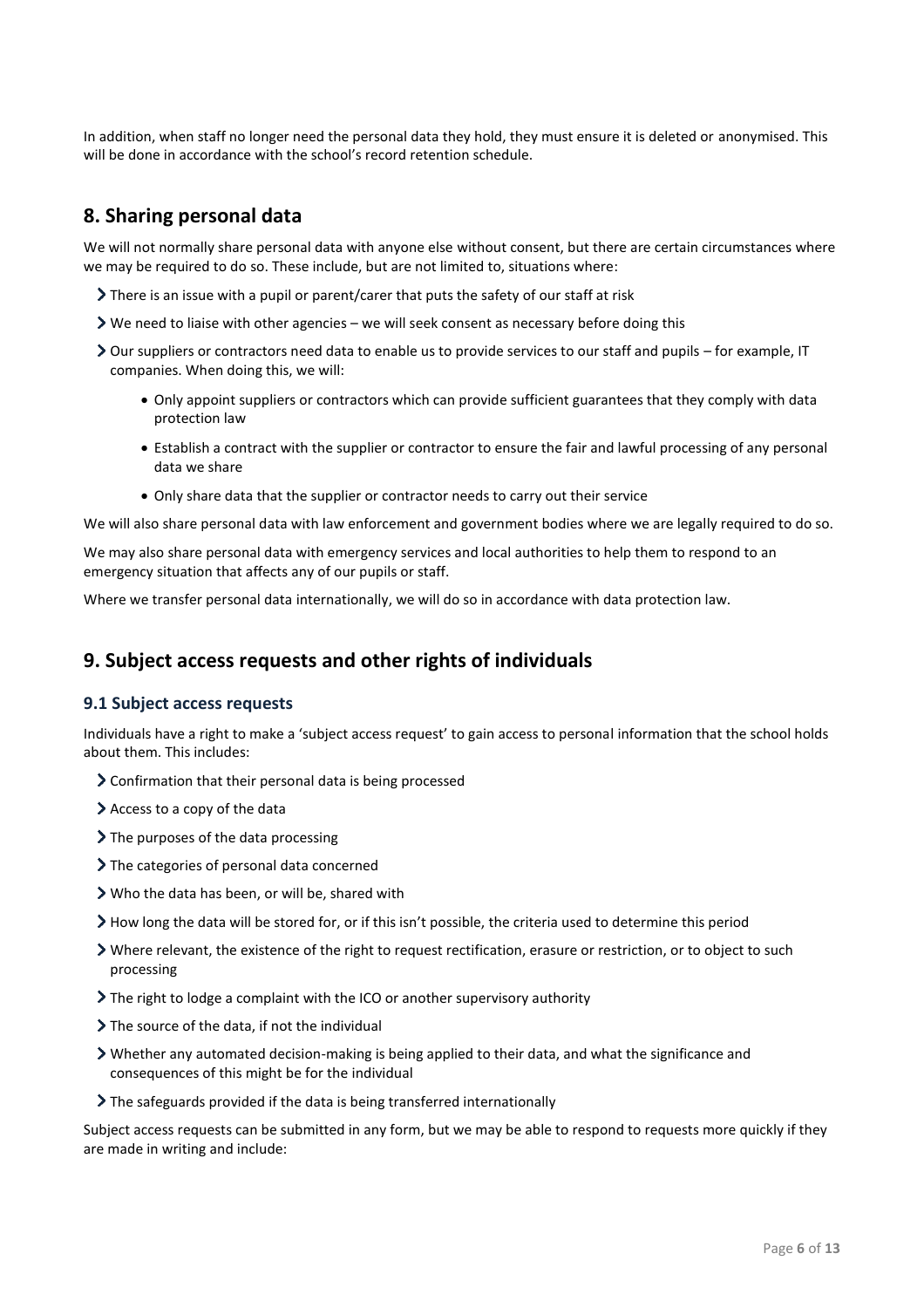- > Name of individual
- > Correspondence address
- Contact number and email address
- Details of the information requested

If staff receive a subject access request in any form they must immediately forward it to the DPO.

#### **9.2 Children and subject access requests**

Personal data about a child belongs to that child, and not the child's parents or carers. For a parent or carer to make a subject access request with respect to their child, the child must either be unable to understand their rights and the implications of a subject access request, or have given their consent.

Children below the age of 12 are generally not regarded to be mature enough to understand their rights and the implications of a subject access request. Therefore, most subject access requests from parents or carers of pupils at our school may be granted without the express permission of the pupil. This is not a rule and a pupil's ability to understand their rights will always be judged on a case-by-case basis.

#### **9.3 Responding to subject access requests**

When responding to requests, we:

- May ask the individual to provide 2 forms of identification
- May contact the individual via phone to confirm the request was made
- Will respond without delay and within 1 month of receipt of the request (or receipt of the additional information needed to confirm identity, where relevant)
- Will provide the information free of charge
- May tell the individual we will comply within 3 months of receipt of the request, where a request is complex or numerous. We will inform the individual of this within 1 month, and explain why the extension is necessary

We may not disclose information for a variety of reasons, such as if it:

- Might cause serious harm to the physical or mental health of the pupil or another individual
- Would reveal that the child is being or has been abused, or is at risk of abuse, where the disclosure of that information would not be in the child's best interests
- Would include another person's personal data that we can't reasonably anonymise, and we don't have the other person's consent and it would be unreasonable to proceed without it
- Is part of certain sensitive documents, such as those related to crime, immigration, legal proceedings or legal professional privilege, management forecasts, negotiations, confidential references, or exam scripts

If the request is unfounded or excessive, we may refuse to act on it, or charge a reasonable fee to cover administrative costs. We will take into account whether the request is repetitive in nature when making this decision.

When we refuse a request, we will tell the individual why, and tell them they have the right to complain to the ICO or they can seek to enforce their subject access right through the courts.

#### **9.4 Other data protection rights of the individual**

In addition to the right to make a subject access request (see above), and to receive information when we are collecting their data about how we use and process it (see section 7), individuals also have the right to:

- Withdraw their consent to processing at any time
- Ask us to rectify, erase or restrict processing of their personal data (in certain circumstances)
- Prevent use of their personal data for direct marketing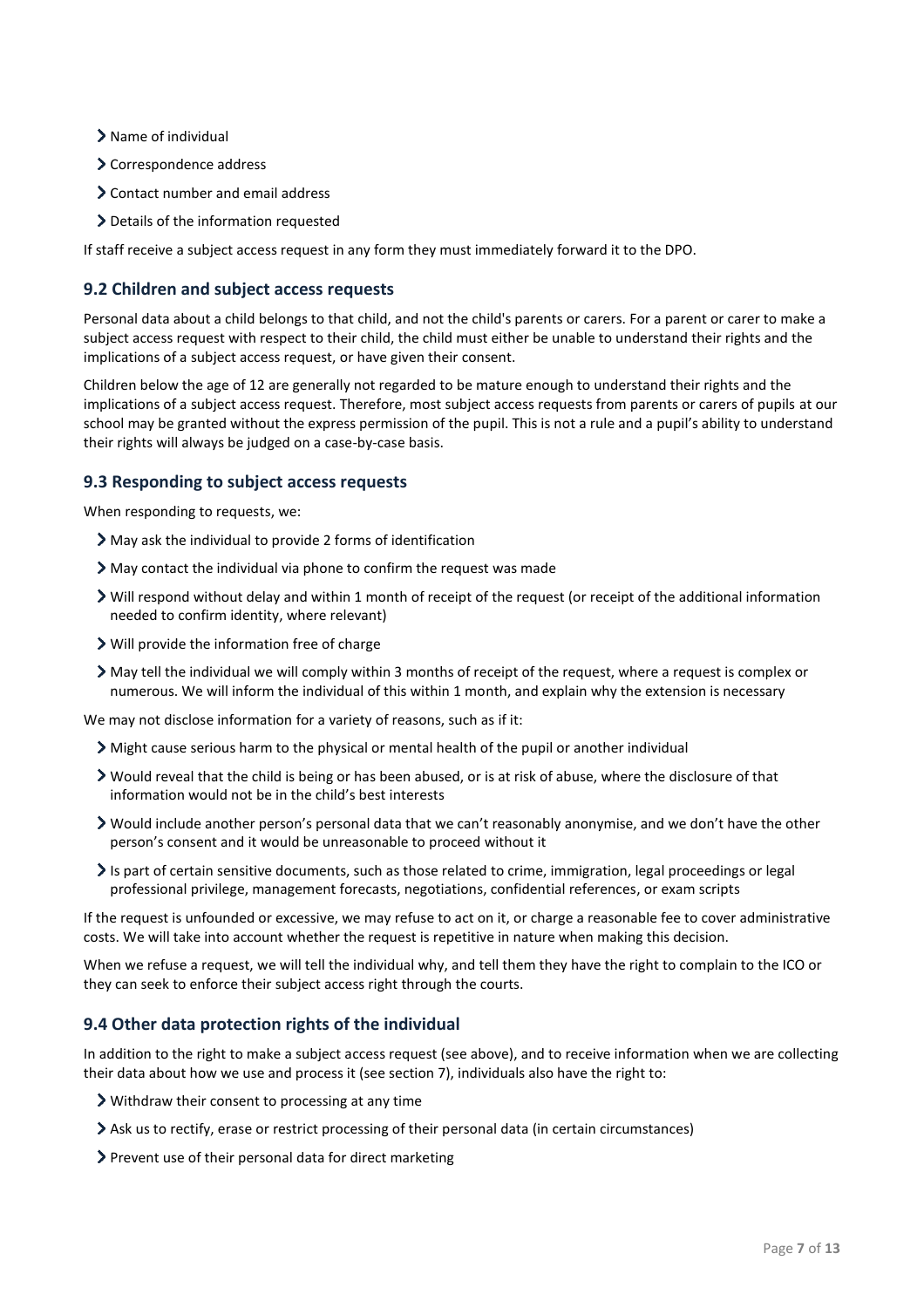- $\geq$  Object to processing which has been justified on the basis of public interest, official authority or legitimate interests
- Challenge decisions based solely on automated decision making or profiling (i.e. making decisions or evaluating certain things about an individual based on their personal data with no human involvement)
- > Be notified of a data breach (in certain circumstances)
- Make a complaint to the ICO
- Ask for their personal data to be transferred to a third party in a structured, commonly used and machine-readable format (in certain circumstances)

Individuals should submit any request to exercise these rights to the DPO. If staff receive such a request, they must immediately forward it to the DPO.

## <span id="page-8-0"></span>**10. Biometric recognition systems**

Where staff members or other adults use the school's biometric system(s), we will also obtain their consent before they first take part in it, and provide alternative means of accessing the relevant service if they object. Staff and other adults can also withdraw consent at any time, and the school will delete any relevant data already captured.

## <span id="page-8-1"></span>**11. CCTV**

When we use CCTV in various locations around the school sites to ensure it remains safe. We will adhere to the ICO's [code of practice](https://ico.org.uk/media/for-organisations/documents/1542/cctv-code-of-practice.pdf) for the use of CCTV.

We do not need to ask individuals' permission to use CCTV, but we make it clear where individuals are being recorded. Security cameras are clearly visible and accompanied by prominent signs explaining that CCTV is in use.

Any enquiries about the CCTV system should be directed to David Summerscales DPO.

## <span id="page-8-2"></span>**12. Photographs and videos**

As part of our school activities, we may take photographs and record images of individuals within our school.

We will obtain written consent from parents/carers for photographs and videos to be taken of their child for communication, marketing and promotional materials. We will clearly explain how the photograph and/or video will be used to both the parent/carer and pupil.

Any photographs and videos taken by parents/carers at school events for their own personal use are not covered by data protection legislation. However, we will ask that photos or videos with other pupils are not shared publicly on social media for safeguarding reasons, unless all the relevant parents/carers have agreed to this.

Where the school takes photographs and videos, uses may include:

- Within school on notice boards and in school magazines, brochures, newsletters, etc.
- Outside of school by external agencies such as the school photographer, newspapers, campaigns
- Online on our school website or social media pages

Consent can be refused or withdrawn at any time. If consent is withdrawn, we will delete the photograph or video and not distribute it further.

When using photographs and videos in this way we will not accompany them with any other personal information about the child, to ensure they cannot be identified.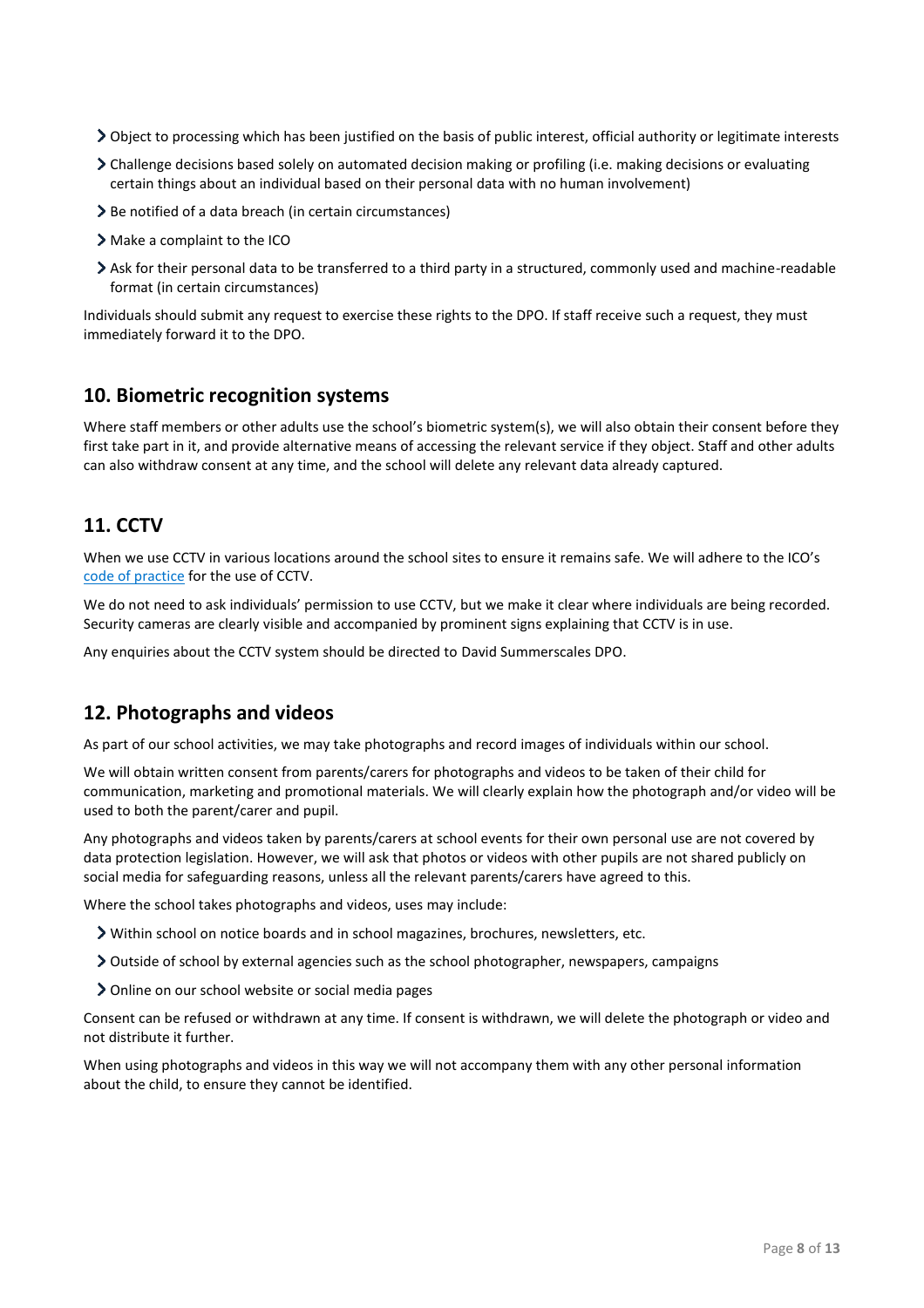# <span id="page-9-0"></span>**13. Data protection by design and default**

We will put measures in place to show that we have integrated data protection into all of our data processing activities, including:

- Appointing a suitably qualified DPO, and ensuring they have the necessary resources to fulfil their duties and maintain their expert knowledge
- Only processing personal data that is necessary for each specific purpose of processing, and always in line with the data protection principles set out in relevant data protection law (see section 6)
- Completing data protection impact assessments where the school's processing of personal data presents a high risk to rights and freedoms of individuals, and when introducing new technologies (the DPO will advise on this process)
- Integrating data protection into internal documents including this policy, any related policies and privacy notices
- Regularly training members of staff on data protection law, this policy, any related policies and any other data protection matters; we will also keep a record of attendance
- Regularly conducting reviews and audits to test our privacy measures and make sure we are compliant
- Appropriate safeguards being put in place if we transfer any personal data outside of the European Economic Area (EEA), where different data protection laws will apply
- Maintaining records of our processing activities, including:
	- For the benefit of data subjects, making available the name and contact details of our school and DPO and all information we are required to share about how we use and process their personal data (via our privacy notices)
	- For all personal data that we hold, maintaining an internal record of the type of data, type of data subject, how and why we are using the data, any third-party recipients, any transfers outside of the EEA and the safeguards for those, retention periods and how we are keeping the data secure

## <span id="page-9-1"></span>**14. Data security and storage of records**

We will protect personal data and keep it safe from unauthorised or unlawful access, alteration, processing or disclosure, and against accidental or unlawful loss, destruction or damage.

In particular:

- Paper-based records and portable electronic devices, such as laptops and hard drives that contain personal data, are kept under lock and key when not in use
- Papers containing confidential personal data must not be left on office and classroom desks, on staffroom tables, or left anywhere else where there is general access
- Where personal information needs to be taken off site, staff must sign it in and out from the school office
- Passwords that are at least 10 characters long containing letters and numbers are used to access school computers, laptops and other electronic devices. Staff and pupils are reminded that they should not reuse passwords from other sites
- Encryption software is used to protect all portable devices and removable media, such as laptops and USB devices
- Staff, pupils or governors who store personal information on their personal devices are expected to follow the same security procedures as for school-owned equipment
- $\triangleright$  Where we need to share personal data with a third party, we carry out due diligence and take reasonable steps to ensure it is stored securely and adequately protected (see section 8)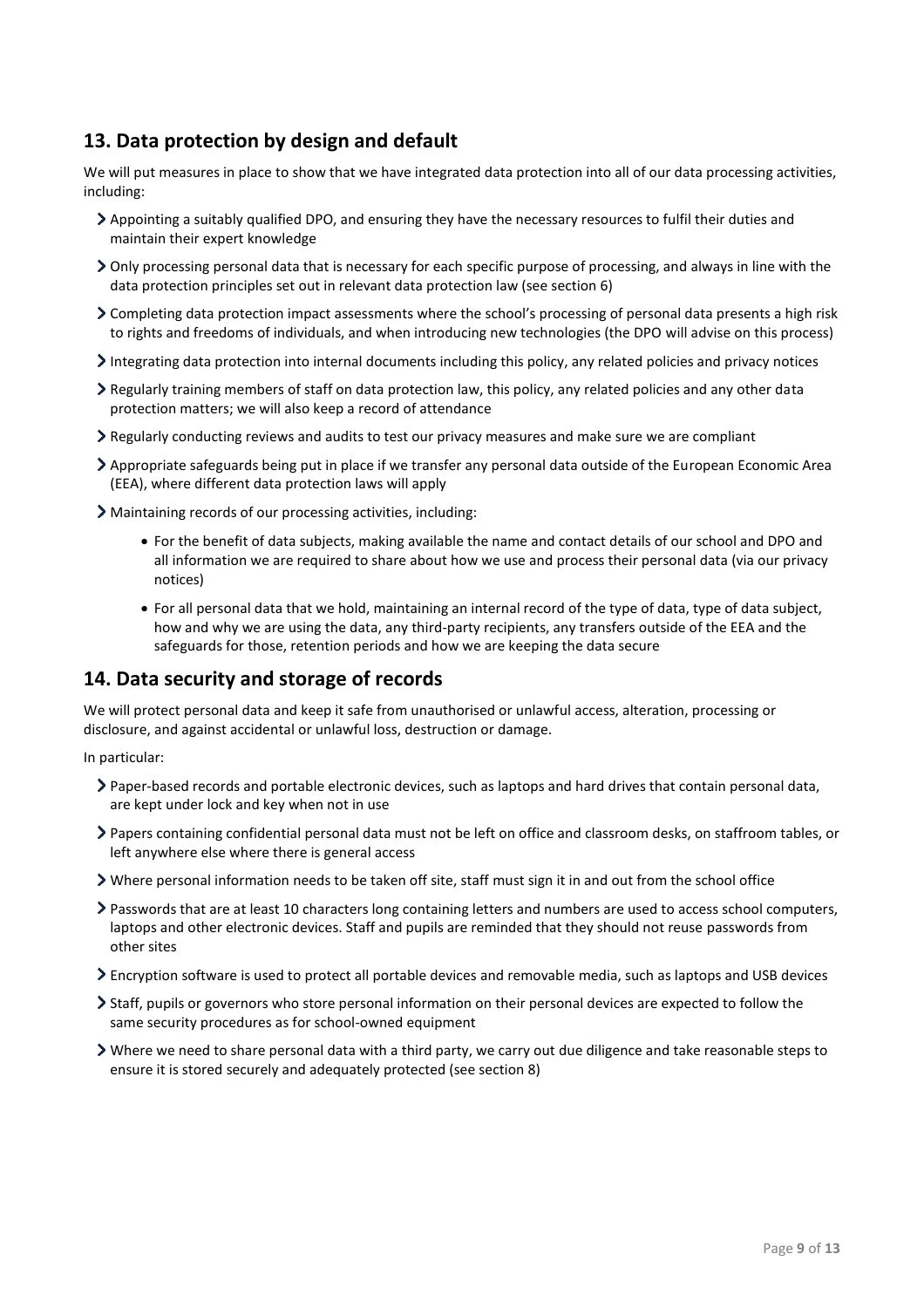# <span id="page-10-0"></span>**15. Disposal of records**

Personal data that is no longer needed will be disposed of securely. Personal data that has become inaccurate or out of date will also be disposed of securely, where we cannot or do not need to rectify or update it.

For example, we will shred or incinerate paper-based records, and overwrite or delete electronic files. We may also use a third party to safely dispose of records on the our behalf. If we do so, we will require the third party to provide sufficient guarantees that it complies with data protection law.

# <span id="page-10-1"></span>**16. Personal data breaches**

The school will make all reasonable endeavours to ensure that there are no personal data breaches.

In the unlikely event of a suspected data breach, we will follow the procedure set out in appendix 1.

When appropriate, we will report the data breach to the ICO within 72 hours after becoming aware of it. Such breaches in a school context may include, but are not limited to:

- A non-anonymised dataset being published on the school website which shows the exam results of pupils eligible for the pupil premium
- Safeguarding information being made available to an unauthorised person
- The theft of a school laptop containing non-encrypted personal data about pupils

# <span id="page-10-2"></span>**17. Training**

All staff and governors are provided with data protection training as part of their induction process.

Data protection will also form part of continuing professional development, where changes to legislation, guidance or the school's processes make it necessary.

## <span id="page-10-3"></span>**18. Monitoring arrangements**

The DPO is responsible for monitoring and reviewing this policy.

# <span id="page-10-4"></span>**19. Links with other policies**

This data protection policy is linked to our:

> Freedom of information publication scheme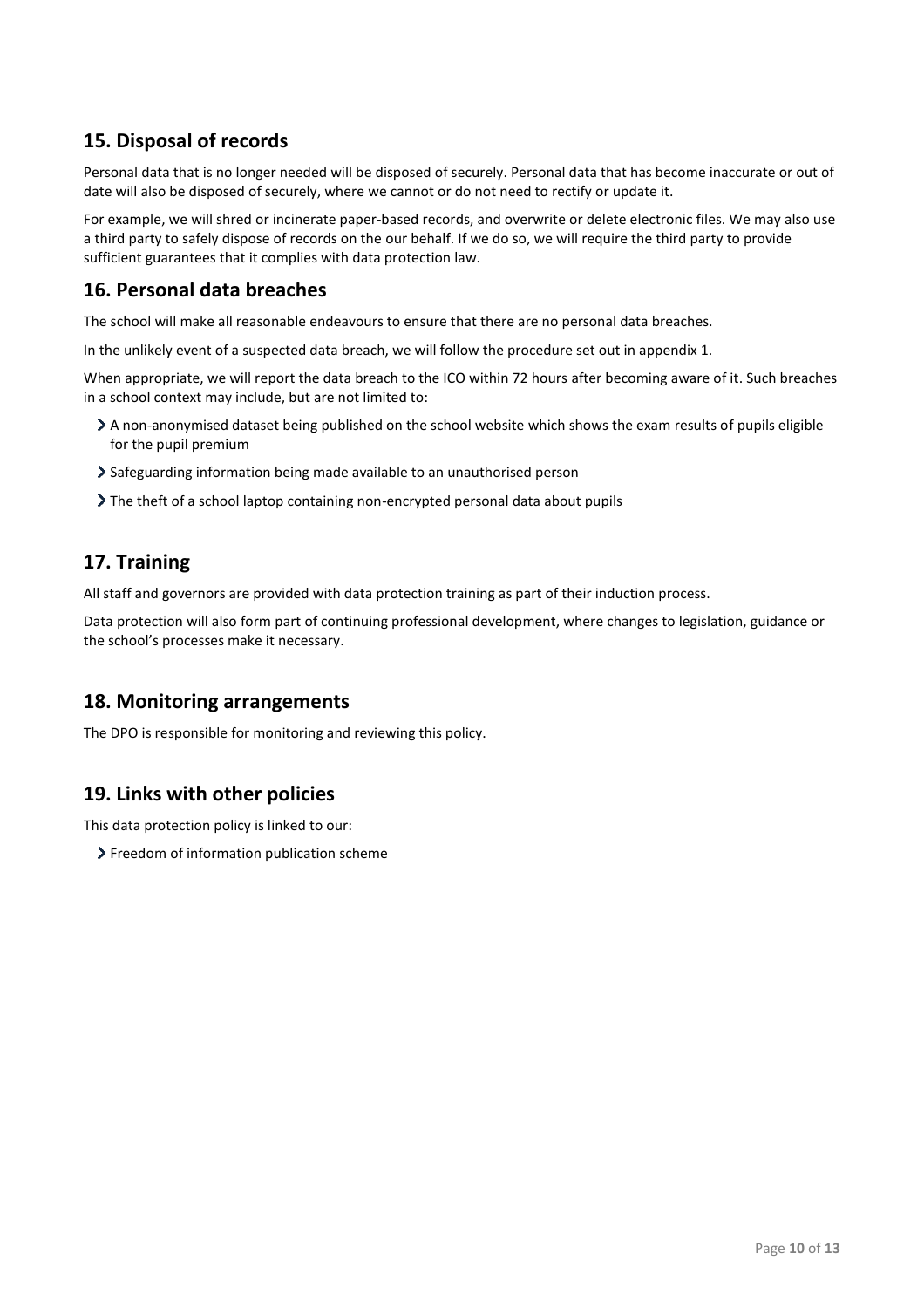<span id="page-11-0"></span>**Appendix 1: Personal data breach procedure**

This procedure is based o[n guidance on personal data breaches](https://ico.org.uk/for-organisations/guide-to-the-general-data-protection-regulation-gdpr/personal-data-breaches/) produced by the Information Commissioner's Office (ICO).

- On finding or causing a breach, or potential breach, the staff member, governor or data processor must immediately notify the data protection officer (DPO) by
- The DPO will investigate the report, and determine whether a breach has occurred. To decide, the DPO will consider whether personal data has been accidentally or unlawfully:
	- Lost
	- Stolen
	- Destroyed
	- Altered
	- Disclosed or made available where it should not have been
	- Made available to unauthorised people
- Staff and governors will cooperate with the investigation (including allowing access to information and responding to questions). The investigation will not be treated as a disciplinary investigation
- If a breach has occurred or it is considered to be likely that is the case, the DPO will alert the headteacher and the chair of governors
- The DPO will make all reasonable efforts to contain and minimise the impact of the breach. Relevant staff members or data processors should help the DPO with this where necessary, and the DPO should take external advice when required (e.g. from IT providers). (See the actions relevant to specific data types at the end of this procedure)
- The DPO will assess the potential consequences, based on how serious they are, and how likely they are to happen before and after the implementation of steps to mitigate the consequences
- The DPO will work out whether the breach must be reported to the ICO and the individuals affected using the ICO's [self-assessment tool](https://ico.org.uk/for-organisations/report-a-breach/personal-data-breach-assessment/)
- The DPO will document the decisions (either way), in case it is challenged at a later date by the ICO or an individual affected by the breach. Documented decisions are stored on a secure central GDPR dedicated drive.
- > Where the ICO must be notified, the DPO will do this via the ['report a breach' page](https://ico.org.uk/for-organisations/report-a-breach/) of the ICO website, or through its breach report line (0303 123 1113), within 72 hours of the school's awareness of the breach. As required, the DPO will set out:
	- A description of the nature of the personal data breach including, where possible:
		- o The categories and approximate number of individuals concerned
		- $\circ$  The categories and approximate number of personal data records concerned
	- The name and contact details of the DPO
	- A description of the likely consequences of the personal data breach
	- A description of the measures that have been, or will be taken, to deal with the breach and mitigate any possible adverse effects on the individual(s) concerned
- $\triangleright$  If all the above details are not yet known, the DPO will report as much as they can within 72 hours of the school's awareness of the breach. The report will explain that there is a delay, the reasons why, and when the DPO expects to have further information. The DPO will submit the remaining information as soon as possible
	- Where the school is required to communicate with individuals whose personal data has been breached, the DPO will tell them in writing. This notification will set out: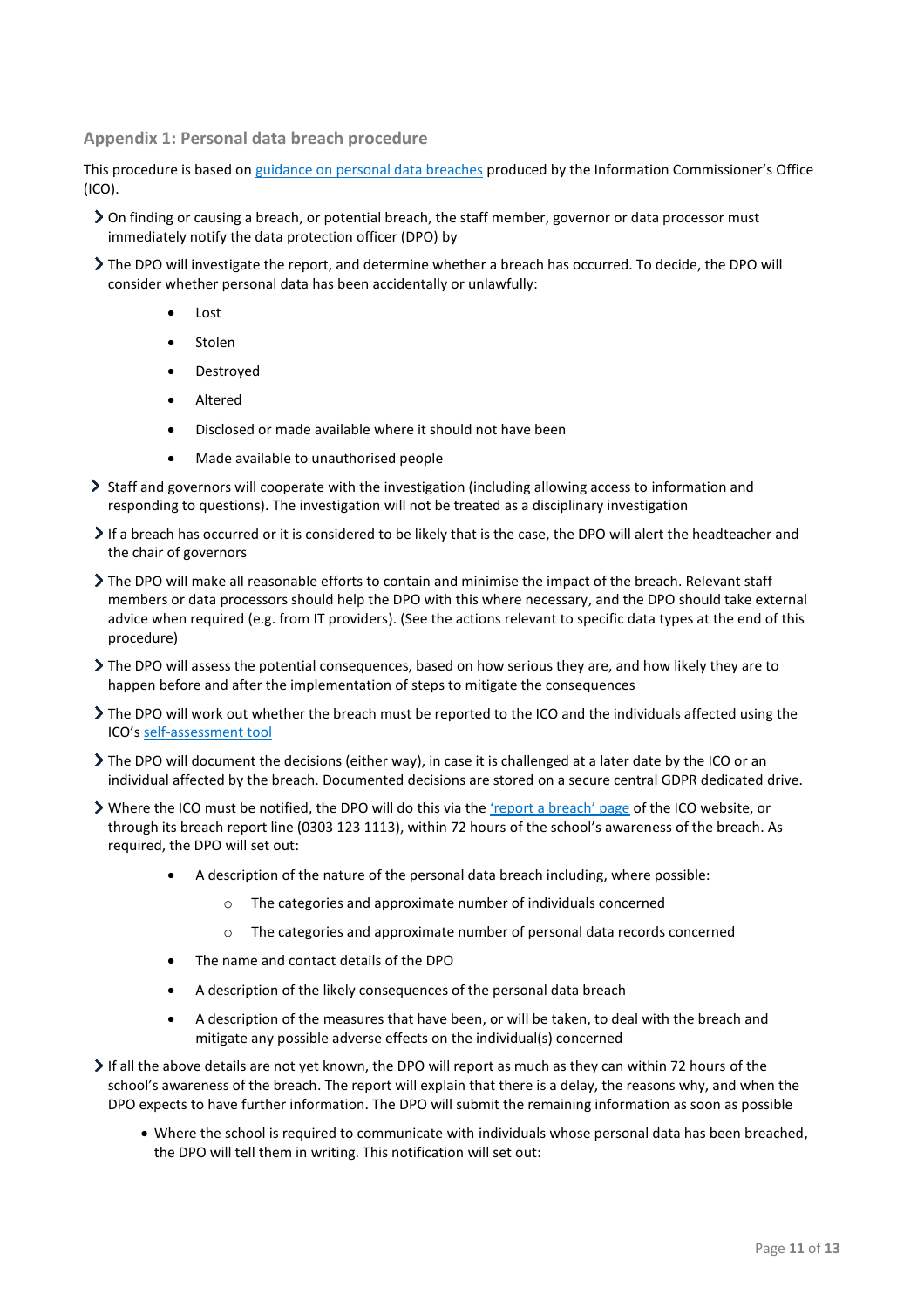- A description, in clear and plain language, of the nature of the personal data breach
- The name and contact details of the DPO
- A description of the likely consequences of the personal data breach
- A description of the measures that have been, or will be, taken to deal with the data breach and mitigate any possible adverse effects on the individual(s) concerned
- The DPO will consider, in light of the investigation and any engagement with affected individuals, whether to notify any relevant third parties who can help mitigate the loss to individuals – for example, the police, insurers, banks or credit card companies
- The DPO will document each breach, irrespective of whether it is reported to the ICO. For each breach, this record will include the:
	- Facts and cause
	- Effects
	- Action taken to contain it and ensure it does not happen again (such as establishing more robust processes or providing further training for individuals)

Records of all breaches will be stored on a secure central GDPR dedicated drive.

- The DPO and headteacher will meet to review what happened and how it can be stopped from happening again. This meeting will happen as soon as reasonably possible
- The DPO and headteacher will meet every Half Term to assess recorded data breaches and identify any trends or patterns requiring action by the school to reduce risks of future breaches

#### **Actions to minimise the impact of data breaches**

We set out below the steps we might take to try and mitigate the impact of different types of data breach if they were to occur, focusing especially on breaches involving particularly risky or sensitive information. We will review the effectiveness of these actions and amend them as necessary after any data breach.

- If special category data (sensitive information) is accidentally made available via email to unauthorised individuals, the sender must attempt to recall the email as soon as they become aware of the error
- Members of staff who receive personal data sent in error must alert the sender and the DPO as soon as they become aware of the error
- If the sender is unavailable or cannot recall the email for any reason, the DPO will ask the ICT Manager/external IT support provider to attempt to recall it from external recipients and remove it from the school's email system (retaining a copy if required as evidence)
- In any cases where the recall is unsuccessful or cannot be confirmed as successful, the DPO will consider whether it's appropriate to contact the relevant unauthorised individuals who received the email, explain that the information was sent in error, and request that those individuals delete the information and do not share, publish, save or replicate it in any way
- The DPO will endeavor to obtain a written response from all the individuals who received the data, confirming that they have complied with this request
- The DPO will carry out an internet search to check that the information has not been made public; if it has, we will contact the publisher/website owner or administrator to request that the information is removed from their website and deleted
- If safeguarding information is compromised, the DPO will inform the designated safeguarding lead and discuss whether the school should inform any, or all, of its 3 local safeguarding partners
- Non-anonymised pupil exam results or staff pay information being shared with governors
- A school laptop containing non-encrypted sensitive personal data being stolen or hacked